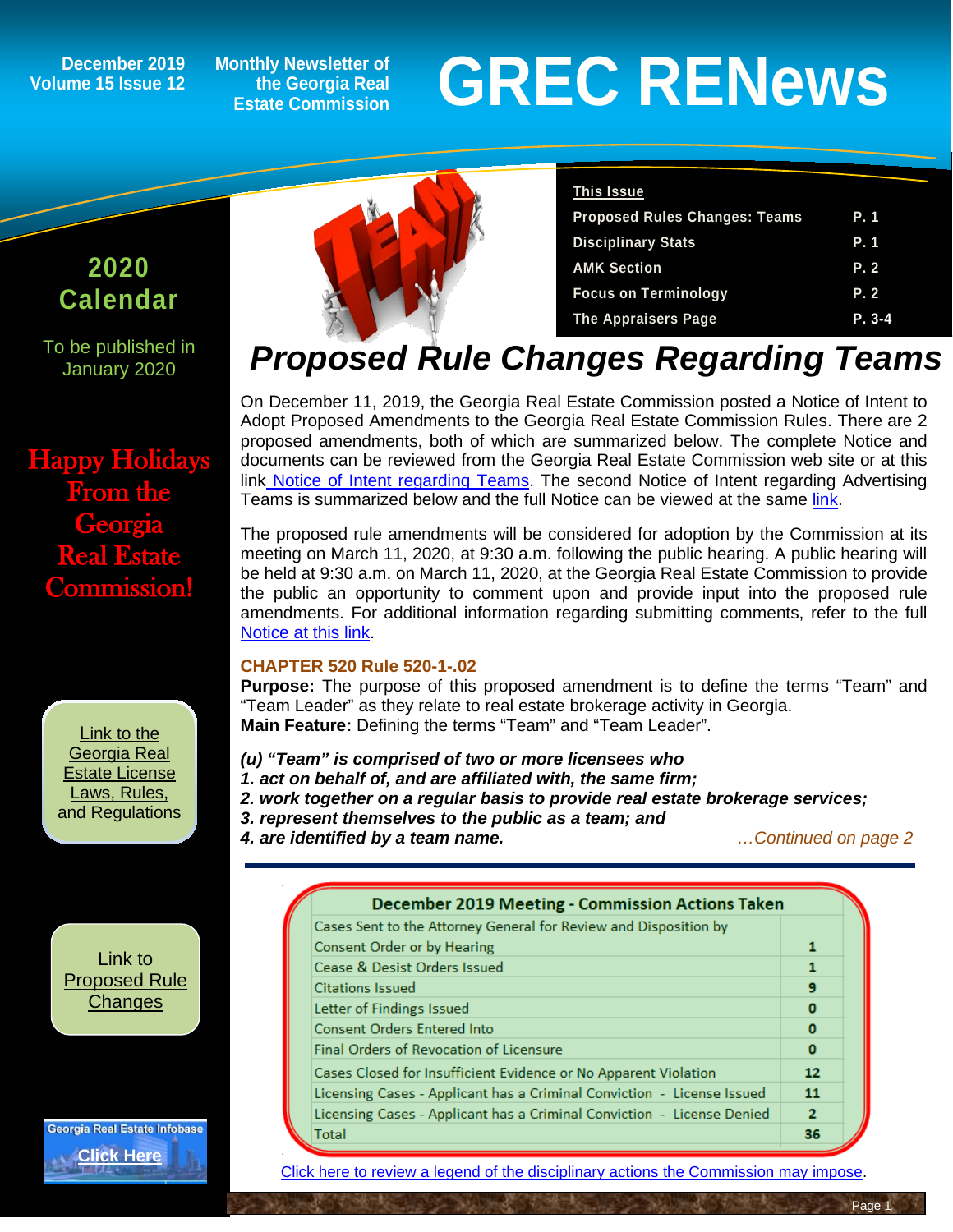

To sign up to receive the GREC **RENewsletter** [Click Here](https://www.grec.state.ga.us/about/subscribe.html)

**Online Courses from GREC**

**[\\$10 each](http://www.jmre.com/grec) [3 Hour CE](http://www.jmre.com/grec)  [Course](http://www.jmre.com/grec) [Total of 9](http://www.jmre.com/grec)  [Hours CE](http://www.jmre.com/grec)  [Available](http://www.jmre.com/grec)** [\(Also Approved](http://www.jmre.com/grec) 

[as Instructor CE,](http://www.jmre.com/grec)  [not approved as](http://www.jmre.com/grec)  [License Law CE\)](http://www.jmre.com/grec)

> *["Avoiding](http://www.jmre.com/grec)  [Trust](http://www.jmre.com/grec)  [Account](http://www.jmre.com/grec)  [Trouble"](http://www.jmre.com/grec)*

*["Practicing](http://www.jmre.com/grec)  [Real Estate &](http://www.jmre.com/grec)  [Staying Out](http://www.jmre.com/grec)  [of Trouble"](http://www.jmre.com/grec)*

*["Being a](http://www.jmre.com/grec)  [Broker and](http://www.jmre.com/grec)  [Staying Out](http://www.jmre.com/grec)  [of Trouble"](http://www.jmre.com/grec)*

#### **Georgia Real Estate Commission** Suite 1000

International Tower 229 Peachtree Street NE Atlanta, GA 30303-1605 Phone 404-656-3916

### *Proposed Rule Changes…*

*(v) "Team Leader" is a licensee designated by his or her qualifying broker or broker as a Team Leader. Each Team in a firm must have a Team Leader. Each Team Leader shall maintain an accurate list of the names, license numbers, contract information for each team member, and provide the list to the qualifying broker or broker of the firm.*

#### **CHAPTER 520 Rule 520-1-.09**

**Purpose:** The purpose of this rule is to provide guidance for real estate firms and to help prevent confusion by the general public, regarding the advertising of real estate Teams in Georgia, by identifying requirements that are specific to the advertising of Teams for Georgia real estate salespersons, brokers and firms.

**Main Features:** Identifying the responsibilities of Team Leaders, qualifying brokers or brokers when advertising Teams. Identifying required and prohibited words and phrases used in Team advertising.

*(11) Advertising as Teams. (a) It shall be the Team Leader's responsibility to submit all team advertising to the qualifying broker or broker of the Firm of which the Team is affiliated. The qualifying broker or the broker shall timely review all advertising by Teams to assure compliance with the advertising rules of Chapter*

*520-1-.09. Page 12 of 12 (b) The word "team" or "group" must be included as part of the name for all Teams. Real estate team or group names may not include the following words or phrases, or variations thereof: Associate; Brokerage; Broker; Company; Corporation; Corp.; Incorporated; Inc.; LLC; LLP; LP; Real Estate; Realty.*

[Link to Notice of Intent](http://grec.state.ga.us/PDFS/About/NOTICE%20OF%20INTENT%20-%20Teams%20%20520-1-.02%20Definitions%20and%20520-1-.09%20Advertising%20%20%20for%20GREC%20website%20%2012%2011%2019.pdf)

## **Absolutely Must Know Section**



**A licensee must first obtain the written permission of the owner, the owner's authorized agent, or the owner of a leasehold estate in order to advertise any real estate for sale, rent lease, or exchange**

Information on a website maintained by a licensee that is outdated shall be updated or removed from the website within thirty (30) days of the information becoming outdated. [520-1-.09](http://grec.state.ga.us/about/relaw.html)

(11) Any sign placed on any property [offering it for sale or rent must be](http://grec.state.ga.us/about/relaw.html)  removed within ten (10) days after the expiration of listing; [43-40-25 \(b\) \(11\)](http://grec.state.ga.us/about/relaw.html) 520-1-.09

Page 2

*Focus on Terminology: "Media"*

For purposes of the real estate brokerage, Media includes all forms of advertising. The Definitions of Advertising and Media in Rule 520-1-.09 are shown below:

(a) Advertising or Advertisement. For purposes of this rule Advertising or the term "advertising" or "advertisement" means any manner, method, or activity by which a licensee through the use of any manner, method, or activity by which a licensee through the use of any media makes known to the general public real estate for sale, rent, lease, or exchange.

(b) Media. For the purposes of this Rule, the term "media" includes, but is not limited to, print, photographs, broadcast, and the Internet including, but not limited to, such examples as newspapers, magazines, flyers, posters, business cards, billboards, radio, videos, television, signs (including office, directional, "for sale," "for lease," "sold," or vehicle signs), newsletters, voicemail, email, facsimile transmissions, Internet websites, blogs, video blogs, property listing database services, email farming, news groups, discussion lists, bulletin boards, social networking/social media, instant text messages, multimedia advertising, banner ads, pop-ups, and similar media.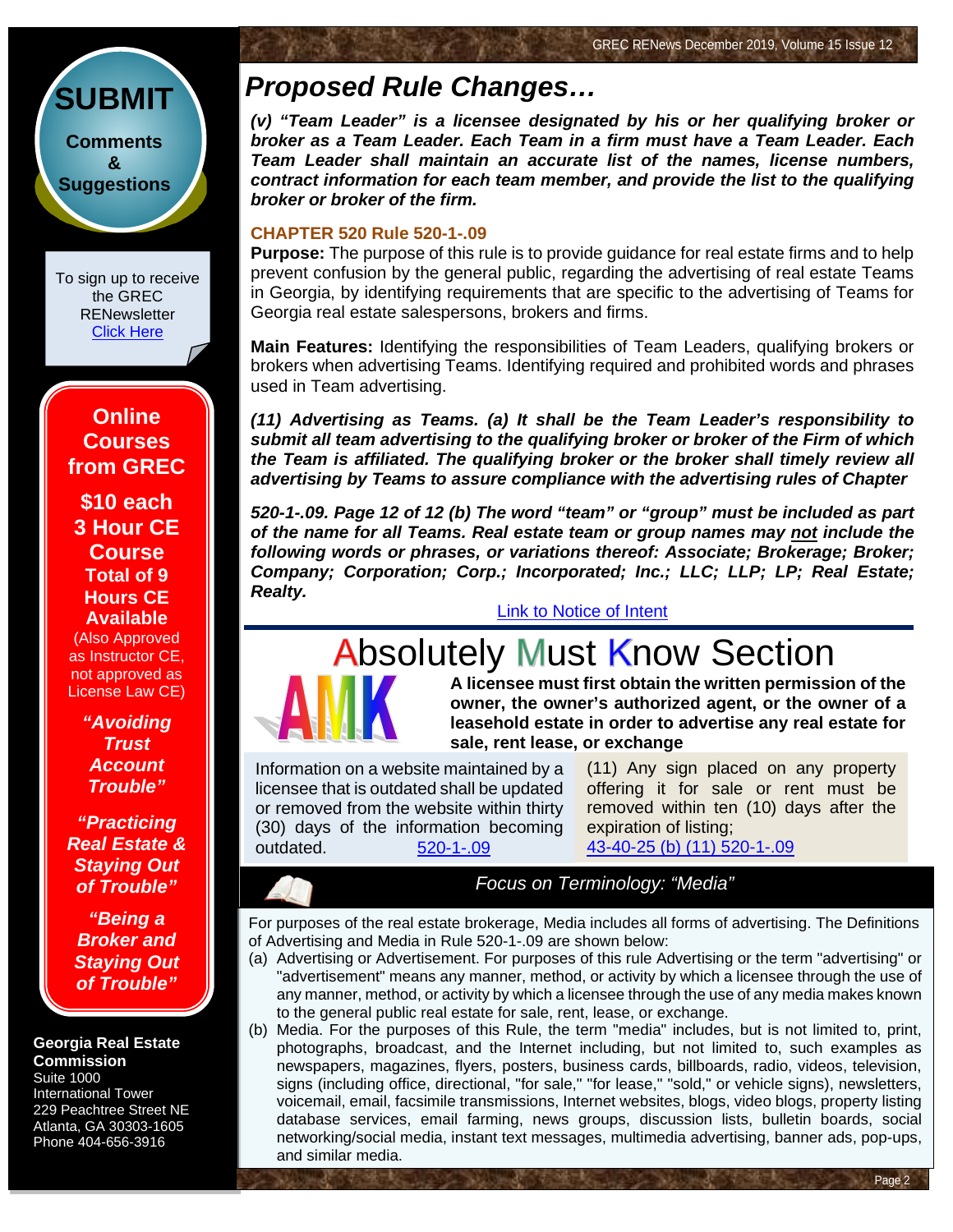

## **The Appraisers Page**

1 **Georgia Real Estate Appraisers Board December 2019**

### **Useful Links**:

## **Real Estate Valuation – 2019 a year in review**

### **By: D. Scott Murphy, SRA & E. Grant Murphy**



**═════**

According to census data released last month, the number of people who moved in the past 12 months fell to the lowest level on record (back to 1947). It appears people are staying put in record numbers. This fact directly impacts the supply of homes on the market.

One factor responsible for the decline in people moving is the aging of the U.S. population as the baby boomers move into retirement years. There is a growing trend of "aging in place" – partly out of necessity – as there is a lack of homes to move to. Particularly, there is a shortage of smaller homes which are affordable as many are looking to downsize.

### [Appraisal Act](http://www.grec.state.ga.us/about/appraisersact.html)

═════════════════<br>══════════════════

According to Dr. Lawrence Yun, chief economist for the National Association of Realtors (NAR), despite historically low mortgage rates, US home sales have not commensurately increased, in part due to a low level of new housing options. Per Dr. Yun, the existing stock of homes fell to 3.9 month of supply in October. Most economists consider a 6 month supply to be a balanced market. New home construction levels are far below those of the past, held back by high land costs and increasing regulatory hurdles imposed by local municipalities. Average developed lot prices and material costs have skyrocketed making it very difficult for builders to deliver affordable housing.

[GREAB](http://www.grec.state.ga.us/about/apprsanctions.html)  **Disciplinary [Sanctions](http://www.grec.state.ga.us/about/apprsanctions.html)** 

═════════════════<br>══════════════════

In contrast, the current housing supply in many of Atlanta's suburban mini-mansion communities now exceeds 9 months. This higher than average months of supply can be attributed to the fact that most of these homes were built in the 1990's through the early 2000's when larger, well-appointed homes were in vogue. This was fueled by the baby boomer generation who were at their peak income earning years and desired large homes to raise their families. Fast forward to today and that same generation is generally trying to sell en masse and downsize. Younger generations of buyers, who have lived through the recent recession, generally have more conservative needs in housing and have a taste for a more simple and modern design, leaving the suburban "mini mansions" with few potential buyers.

Condition of the home plays a huge role in the marketability and value of the subject property. We see many owners of these large homes either unable or unwilling to renovate their home. If no significant improvements have been made, it is not uncommon for the necessary updates to cost in excess of \$100,000. Some multi-million-dollar properties may require remodeling in excess of \$200,000. I have tracked a number of these properties where they are listed for as much as half as much as the current owner has invested in the property and the property still will not sell. There is such a lack of demand that it is uncertain